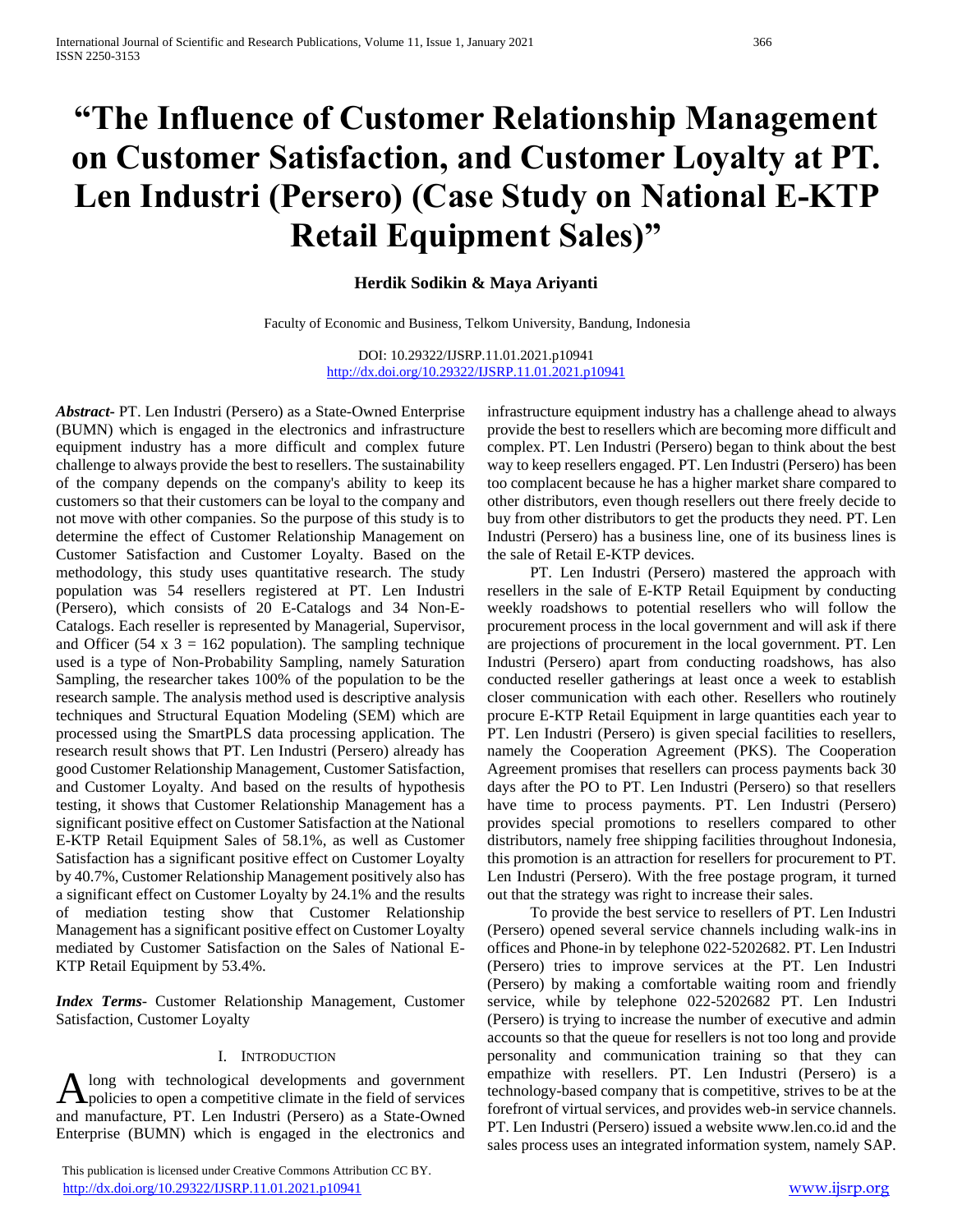With a high level of reseller mobility, web-in is the best choice for resellers. Currently, resellers are using the web-channel to submit their complaints. The implication of internet-minded resellers, when they don't get PT. Len Industri (Persero) as they hope, will shed all their frustrations through social media. PT. Len Industri (Persero) must anticipate current technology developments to upgrade its reseller services. If PT. Len Industri (Persero) does not immediately adapt to reseller services according to current developments, so it is not impossible that more and more resellers will be disappointed and will eventually leave PT. Len Industri (Persero).Given this urgent for PT. Len Industri (Persero) if you don't want to lose loyal resellers in the future, then PT. Len Industri (Persero) must always improve the management of Customer Relationship Management (CRM), and not just lip service. CRM must be understood by all employees involved in the organization of PT. Len Industri (Persero), so that its implementation can be felt by resellers and get a positive effect from CRM.

 This research was conducted in order to understand the dimensions of CRM that affect reseller loyalty, this is important so that reseller needs can be accommodated accurately, interact with resellers so that reseller needs can be accommodated accurately, interact with resellers to be more efficient, and can guard resellers. premium with better. With the discovery of data on customer dissatisfaction problems and customers who are less loyal to the National E-KTP Retail Equipment Sales product, this problem may be caused by a lack of customer relationship management carried out by PT. Len Industri (Persero). In order to improve implementing services at PT. Len Industri (Persero) to customers, researchers are interested in making research with the title "**The Effect of Customer Relationship Management on Customer Satisfaction and Customer Loyalty at PT. Len Industri (Persero) (Case Study On The Sales Of National E-KTP Retail Equipment)**".

The purpose of this research is to find out:

- 1. Based on customer perceptions, how much is the description of each factor of Customer Relationship Management, Customer Loyalty, and Customer Satisfaction in the Sales of National E-KTP Retail Equipment?
- 2. How much influence does Customer Relationship Management have on Customer Satisfaction in the National E-KTP Retail Equipment Sales?
- 3. How much influence does Customer Satisfaction have on Customer Loyalty on the National E-KTP Retail Equipment Sales?
- 4. How much influence does Customer Relationship Management have on Customer Loyalty on the National E-KTP Retail Equipment Sales?
- 5. How much influence does Customer Relationship Management have on Customer Loyalty mediated by Customer Satisfaction in the National E-KTP Retail Equipment Sales?

## II. LITERATURE REVIEW

## **Customer Relationship Management** *(***CRM***)*

 Customer Relationship Management (CRM) is a business strategy in managing the relationship between organizations and customers which aims to understand, anticipate and manage customer needs so as to generate customer loyalty to optimize company profitability by maintaining and increasing the number of customers. CRM includes the overall strategy of an organization that allows an organization to effectively and efficiently manage relationships with customers. CRM is not only a need in customers but also keeps existing customers so happy that they are satisfied and keep coming back for the company's

 According to Kalakota and Robinson (2001) in Dewi and Hatane (2015: 2), the objectives of CRM are:

products or services, and are so happy that they sing company praises and provide recommendations about the company to

others.

- 1. Using customer relationships to increase company profits.
- 2. Using information to provide satisfactory service.
- 3. Support the repeat sales process to customers.

 The definition of Customer Relationship Management is "is the process of carefully managing detailed information about individual customers and all customer" touch points "to maximize loyalty." (Kotler and Keller, 2016: 168). Then Kalakota and Robinson (2001) in Dewi and Hatane (2015: 2) suggest there are three stages of CRM, namely:

- 1. Acquiring new customers, by promoting the excellence of the product or service in terms of innovation and convenience because the value of a product or service for customers is a better product and is supported by satisfactory service.
- 2. Increase the profits obtained from customers by encouraging the creation of complementary products or services in the sale of goods or services that are better than the goods or services owned by the customer.
- 3. Retain profitable customers, by offering what specific customers need rather than what market customers need because the value of the product or service for the customer is the proactive value that best suits his needs.

 Through CRM, customers will have an ongoing emotional bond so that a close business relationship is established so that it is easier to increase customer loyalty because what customers expect and want can be known. There are several dimensions of Customer Relationship Management (CRM) used in this study, namely Customer Value, Bonding and Trust, Tangibility, Commitment, Dealing with conflicts.

 CRM is responsible for creating Customer Satisfaction. This suggests that management should give greater emphasis to service quality provided to customers and pay special attention to resolving customer problems and complaints that affect customer satisfaction.

## **Customer Satisfaction**

 Customer satisfaction is a feeling of pleasure or disappointment that one gets from comparing the perceived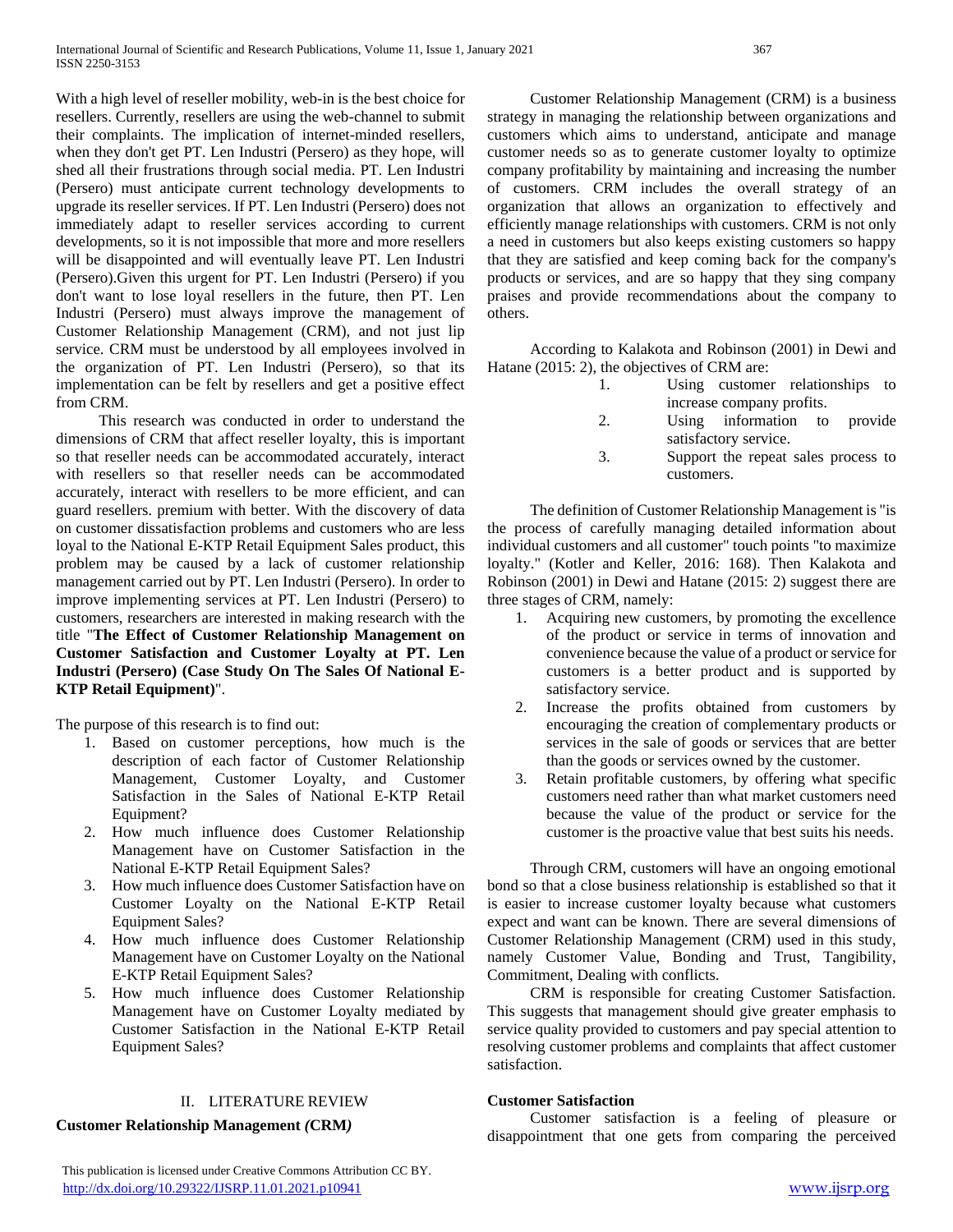performance (or results) of the product and its expectations. satisfaction is a result of the comparison between the expectations of the customer and the performance of the company that provides the product or service.

 The definition of customer satisfaction is "depends on the product's perceived performance relative to a buyer's expectations." (Kotler and Armstrong, 2018: 5). According to Giese and Cote (2000) in Tjiptono & Diana (2015: 25), identify three main components in the definition of customer satisfaction as follows.

- 1. Type of response (both emotional/affective and cognitive responses) and response intensity (strong to weak, usually reflected in terms such as "very satisfied", "neutral", "very happy", "frustrated, and so on.
- 2. The focus of response, in the form of products, consumption, purchasing decisions, salespeople, shops, and so on.
- 3. Timing response, namely after consumption, after purchase choices, based on accumulative experience, and so on.

The dimensions of customer satisfaction according to Kotler & Keller (2016: 155) are as follows:

#### 1. Remain Faithful

 Satisfied customers tend to be loyal or loyal. Customers who are satisfied with the products they consume will tend to buy again from the same manufacturer.

2. Buy the product offered

 The desire to buy other products or foods that are offered because of the desire to repeat good experiences and avoid bad experiences.

#### 3. Recommend Products

 Satisfaction is a factor that encourages positive word of mouth (Word of Mouth Communication). This can be in the form of recommendations to other potential customers and saying good things about the product and the company that provides the product.

#### 4. Willing to pay more

 Customers tend to use price as a measure of satisfaction. When prices are higher, customers tend to think of higher quality as well.

#### 5. Give Feedback

 Even though satisfaction has been achieved, customers always want more. Then customers will provide input or suggestions so that their wishes can be achieved.

 Customer satisfaction can show that satisfied consumers do not necessarily have high loyalty, but loyal consumers are definitely satisfied. So that satisfaction can encourage customers to make repeat purchases, so that satisfaction is an important factor in determining customer loyalty. Therefore it is necessary to conduct research to determine customer expectations so that the company can meet these expectations and improve company performance.

#### **Customer Loyalty**

 Customer loyalty is a form of customer loyalty to a product that is reflected in the attitude of those who always buy and use products or services from a company regularly without paying

 This publication is licensed under Creative Commons Attribution CC BY. <http://dx.doi.org/10.29322/IJSRP.11.01.2021.p10941> [www.ijsrp.org](http://ijsrp.org/)

attention to product or service offerings from other companies because customer expectations have been fulfilled by the company performance. Customer loyalty is an important thing that must be maintained by the company for the sustainability of the company and can increase good relations between service providers and their customers.

 The definition of customer loyalty is as follows: "A deeply held commitment to rebuy or patronize a preferred product or service in the future despite situational influences and marketing efforts having the potential to cause switching behavior." (Kotler and Keller, 2016: 153). According to Griffin (2005) in Ratih Huriyati (2015: 132), there is a process or stages for the formation of customer loyalty which is divided into seven stages, namely:

#### 1. Suspect

 Suspect includes all people who might buy the company's goods/services but don't know anything about the company and the goods/services offered.

2. Prospects

 Prospects are people who need a certain product or service and can buy a product/service. These prospects, even though they have not made a purchase, they already know the existence of the company and the goods/services offered, because someone has recommended the goods/services to them.

3. Disqualified Prospects

 Namely, prospects that already know the existence of certain goods/services, but do not need the goods/services or cannot purchase the goods/services.

4. First Time Customers

 That is customers who are buying for the first time. They are still new customers to use a product offered by a company. 5. Repeat Customers

 Namely, a customer who has purchased a product twice or more. They are those who make purchases of the same product twice or buy two different kinds of products on two different occasions.

6. Clients

 Clients are customers who will buy all the goods or services offered by the company and they need. They buy regularly, the relationship with this type of customer is strong and lasts a long time, which leaves them unaffected by competitors' products.

7. Advocates

 Like clients, advocates buy goods or services they offer and need and make regular purchases of these products. Also, they encourage their friends to buy goods or services from the company or recommend the company to others, so indirectly they have been marketing for the company and bringing consumers to the company which is very good for the company's sustainability.

#### **Research Framework and Research hypothesis**



**Figure 1. Research Framework**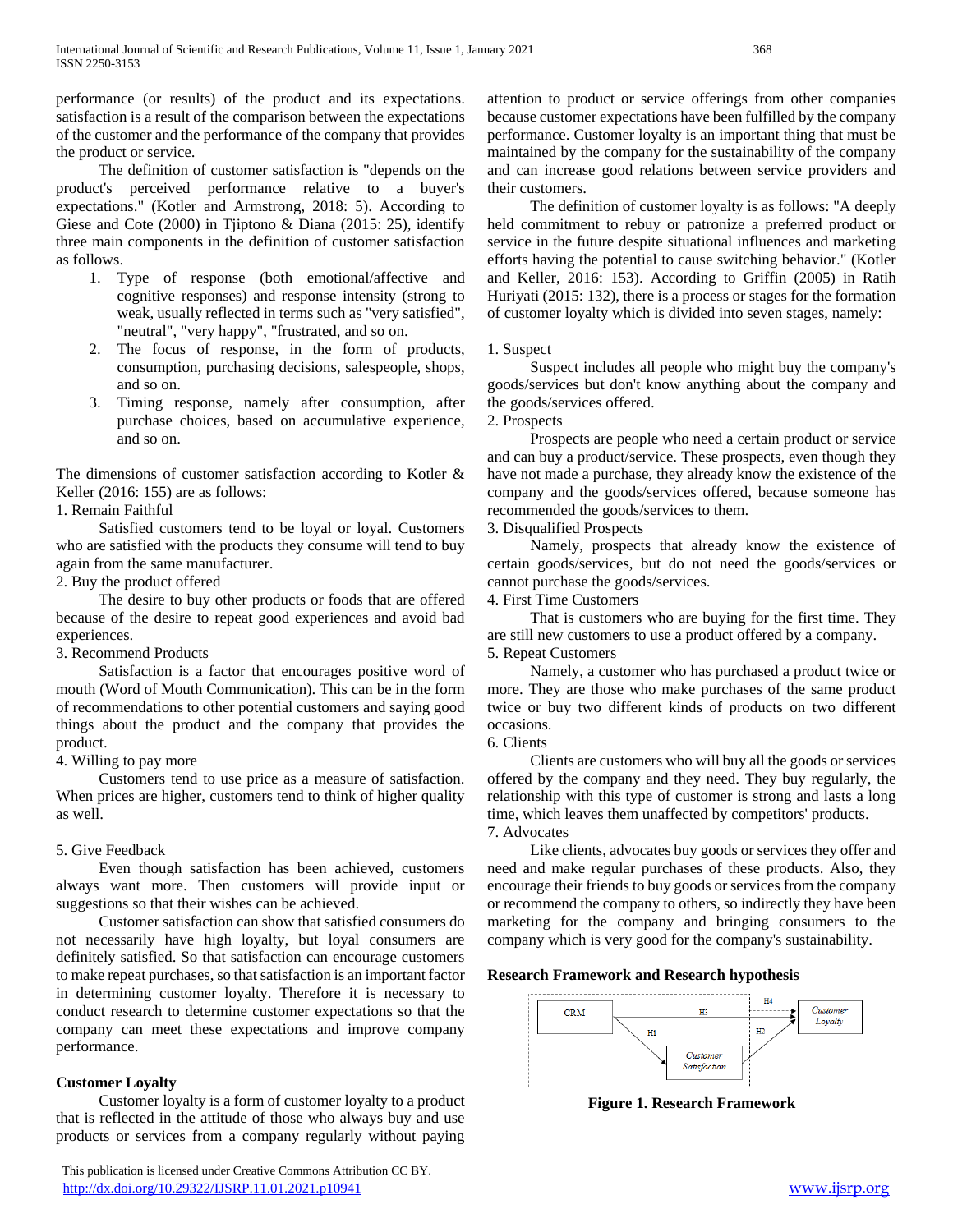Based on the conceptual framework above, the hypothesis test is formulated as follows:

H1: There is a positive influence between Customer Relationship Management on Customer Satisfaction

H2: There is a positive effect of Customer Satisfaction on Customer Loyalty

H3: There is a positive influence of Customer Relationship Management on Customer Loyalty

H4: There is a positive influence of Customer Relationship Management on Customer Loyalty mediated by Customer Satisfaction.

#### III. METHODOLOGY

 This research using a quantitative methodology. The study population was 54 resellers registered at PT. Len Industri (Persero), which consists of 20 E-Catalogs and 34 Non-Catalogs. Each reseller is represented by Managerial, Supervisor, and Officer (54 x  $3 = 162$  population). The sampling technique used is a type of Non-Probability Sampling, namely Saturation Sampling, the researcher takes 100% of the population to be the research sample. To test the influence between the variables of Customer Relationship Management, Customer Satisfaction on Customer Loyalty, descriptive analysis, and Partial Least Square - Structural Equation Modeling (PLS-SEM) were used. In this study, descriptive statistics were used to explain the characteristics of the respondents and to describe the research variables. Meanwhile, SEM is a "technique with a combination of path analysis (path) and regression analysis that allows researchers to test simultaneously a series of interrelated relationships between the measured variables (measured variables) and the latent constructs (latent constructs)." (Hair et al. 2010: 634).

#### In PLS-based processing, there are 2 stages of testing, namely:

1. Testing of the Measurement Model/ Assessment of the Measurement Model (Outer Model)

 Testing the measurement model / outer model is often called indicator testing to find out whether the indicators used to test the research model are valid and reliable or not. If the test results show that the indicators meet the valid and reliable criteria, it can be stated that the measurement model is good and can be continued to the measurement of the structural model.

Table 1. Methods and Reference of Indicators for Validity and Reliability Testing

| Validity and<br><b>Reliability</b> | <b>Parameter</b>                    | <b>Indicator</b>                                                                                                      |  |  |
|------------------------------------|-------------------------------------|-----------------------------------------------------------------------------------------------------------------------|--|--|
|                                    | <b>Loading Factor</b>               | $\Box 0.7$                                                                                                            |  |  |
| Convergent Validity                | Average Variance<br>Extracted (AVE) | $\Box$ 0.5                                                                                                            |  |  |
|                                    | Communality                         | $\Box 0.5$                                                                                                            |  |  |
| Validitas Discriminant             | Cross Loading                       | The correlation of the<br>indicator item with its<br>construct must be higher<br>when compared to other<br>constructs |  |  |
| Reliability                        | Croncbach's Alpha                   | $\Box 0.7$                                                                                                            |  |  |
|                                    | Composite Reliability               | $-0.7$                                                                                                                |  |  |

*Source*: Research Data Processing, 2020

2. Testing of the Structural Model (Inner Model)

 Structural Measurement Model Testing aims to see the relationship between constructs and look for their significance value. In evaluating the structural model, it can be done by looking at the R-Square for the dependent construct and indicated by the tvalue. R-Square shows the extent to which a construct can explain the model or in other words to determine the extent of the influence of certain independent latent variables on the dependent latent variable and whether it has a significant effect.

## IV. DESCRIPTIVE ANALYSIS

|  | Table 2: Recapitulation of Respondents' Responses to CRM |  |
|--|----------------------------------------------------------|--|
|  |                                                          |  |

| <b>Dimensions</b>     | <b>Total</b><br>score | <b>Average score</b> | % Score | Category  |
|-----------------------|-----------------------|----------------------|---------|-----------|
| Customer Value        | 1861                  | 4,08                 | 81.6%   | Good      |
| Bonding               | 1811                  | 3.97                 | 79.4%   | Good      |
| Trust                 | 1943                  | 4.26                 | 85.2%   | Very good |
| Tangibility           | 1703                  | 3.73                 | 74.7%   | Good      |
| Commitment            | 1946                  | 4.27                 | 85.4%   | Very good |
| Dealing with Conflict | 1744                  | 3,82                 | 76.5%   | Good      |
| <b>CRM</b>            | 11008                 | 4,02                 | 80,5%   | Good      |

 *Source*: Research Data Processing, 2020

 From the recapitulation results of the calculation of the average score of respondents' responses in the table above, it can be seen that the overall average respondent's assessment of the Customer Relationship Management variable is 4.02 or 80.5% of the ideal score and is included in the good category.

Table 3: *Customer Satisfaction*

| <b>Statement item</b>                                         | <b>Total</b><br>score | Average<br>score | $\frac{0}{0}$<br><b>Score</b> |
|---------------------------------------------------------------|-----------------------|------------------|-------------------------------|
| I am satisfied with the product<br>provided by Len Industry   | 641                   | 4.22             | 84,30%                        |
| The products provided by Len<br>Industry met my expectations  | 499                   | 3.28             | 65,70%                        |
| Overall, I am satisfied with the<br>product from Len Industry | 636                   | 4.18             | 83,70%                        |
| <b>Customer Satisfaction Y</b>                                | 1776                  | 3,89             | 77,90%                        |

*Source*: Research Data Processing, 2020

 From the recapitulation results of the calculation of the average score of respondents' responses in the table above, it can be seen that the average respondent's assessment of the Customer Satisfaction variable is 3.89 (77.9%)

Table 4: Recapitulation of Respondents' Responses to Customer Loyalty

| <b>Statement item</b>                                                   | <b>Total</b><br>score | Average<br>score | $\frac{0}{2}$<br><b>Score</b> |
|-------------------------------------------------------------------------|-----------------------|------------------|-------------------------------|
| I will buy more Len Industry<br>products                                | 639                   | 4,20             | 84,1%                         |
| I share positive things about Len<br>Industry with other companies      | 497                   | 3.27             | 65,4%                         |
| I would recommend to other<br>companies to use Len Industry<br>products | 628                   | 4,13             | 82.6%                         |
| <b>Customer Lovalty Z</b>                                               | 1764                  | 3.87             | 77.4%                         |

*Source*: Research Data Processing, 2020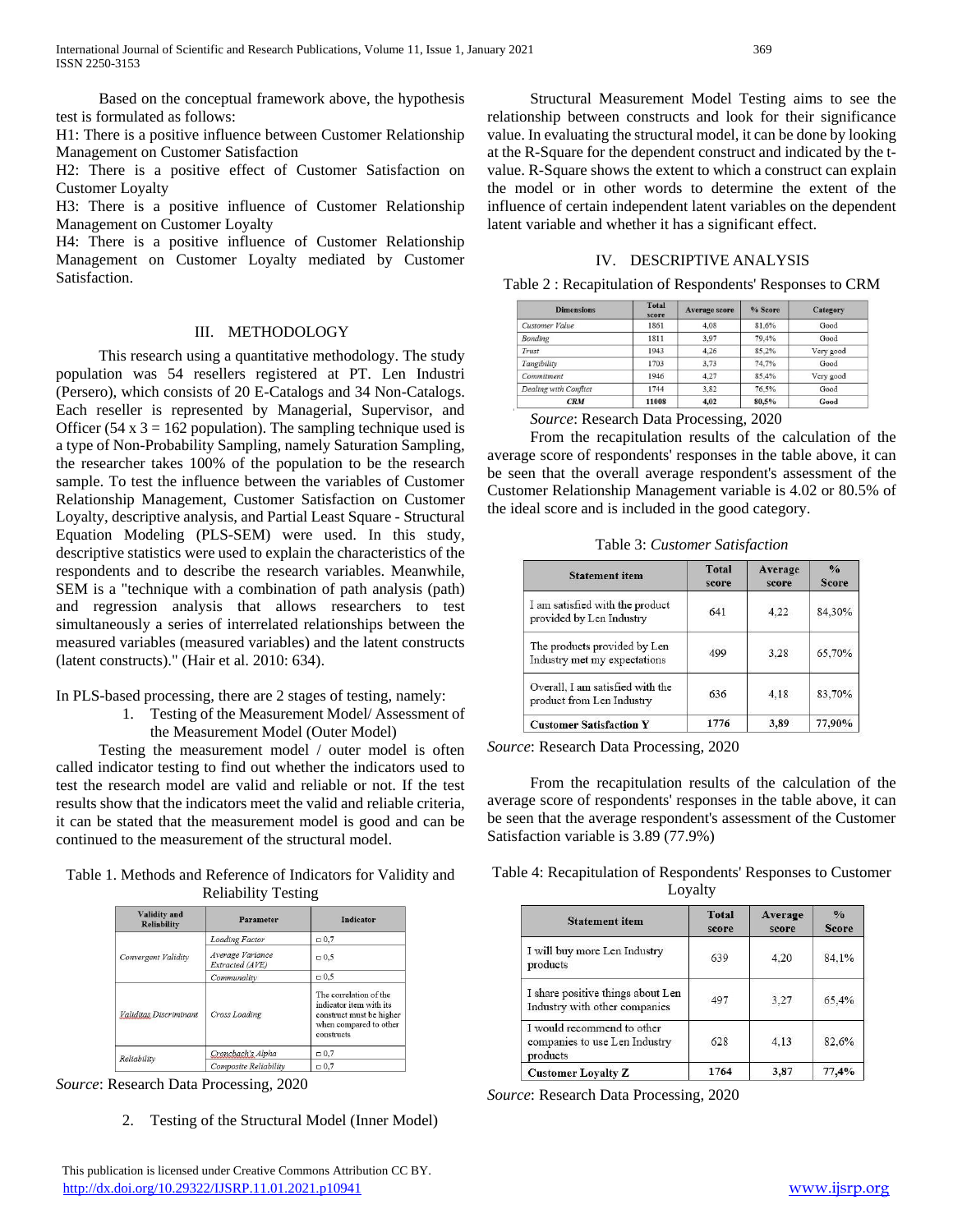From the recapitulation results of the calculation of the average score of respondents' responses in the table above, it can be seen that the average respondent's assessment of the Customer Loyalty variable is 3.87 (77.4%) and is included in the good category.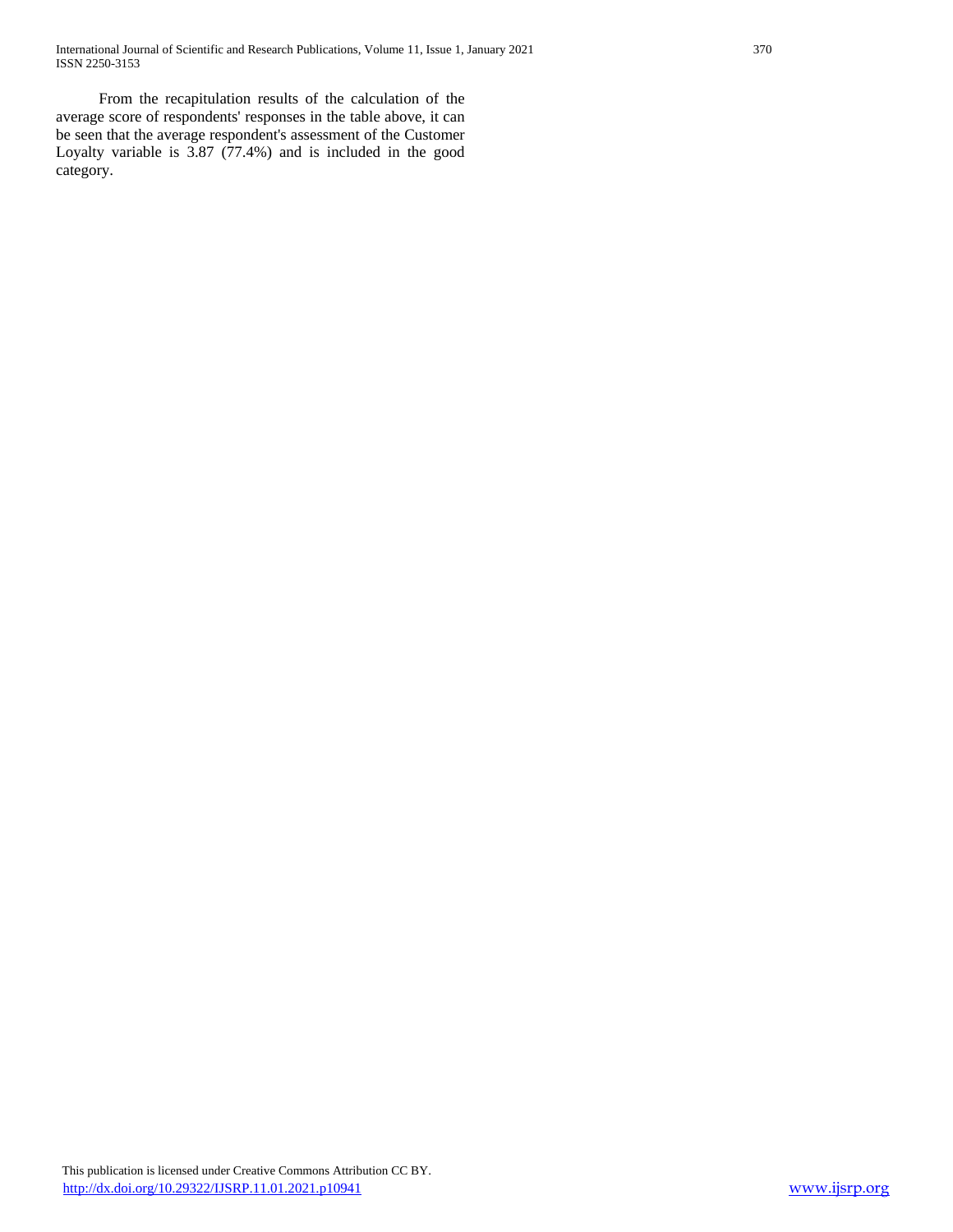## V. DISCUSSION

## **Measurement Model Test (***Outer Model***)** *Convergent Validity* **and** *Reliability*

| <b>Konstruk</b>                                   | Indicator        | Loading<br>factor | T<br><b>Statistics</b> | Conclusion | <b>AVE</b> | CR    | Conclusion |
|---------------------------------------------------|------------------|-------------------|------------------------|------------|------------|-------|------------|
| <b>1st order Customer Relationship Management</b> |                  |                   |                        |            |            |       |            |
| Customer<br>Value (CVA)                           | CVA1             | 0,785             | 20,443                 | Valid      |            |       |            |
|                                                   | CVA <sub>2</sub> | 0,811             | 21,632                 | Valid      | 0,662      | 0,854 | Reliable   |
|                                                   | CVA3             | 0,843             | 41,684                 | Valid      |            |       |            |
| <b>Bonding</b> (BND)                              | BND1             | 0,815             | 23,577                 | Valid      |            |       |            |
|                                                   | BND <sub>2</sub> | 0,810             | 22,897                 | Valid      | 0,610      | 0,824 | Reliable   |
|                                                   | BND3             | 0,713             | 15,422                 | Valid      |            |       |            |
| Trust (TRS)                                       | TRS1             | 0,690             | 11,990                 | Valid      |            |       |            |
|                                                   | TRS2             | 0,747             | 18,831                 | Valid      |            |       |            |
|                                                   | TRS3             | 0,816             | 25,120                 | Valid      | 0,566      | 0,796 | Reliable   |
| Konstruk                                          | Indikator        | Loading<br>faktor | Т<br><b>Statistics</b> | Kesimpulan |            |       |            |
| <b>1st order Customer Relationship Management</b> |                  |                   |                        |            |            |       |            |
| Tangibility<br>(TNG)                              | TNG1             | 0,796             | 11,465                 | Valid      |            |       |            |
|                                                   | TNG <sub>2</sub> | 0,774             | 18,184                 | Valid      | 0,622      | 0,832 | Reliable   |
|                                                   | TNG3             | 0,798             | 18,205                 | Valid      |            |       |            |
| Commitment<br>(CMM)                               | CMM1             | 0,812             | 23,996                 | Valid      |            |       |            |
|                                                   | CMM <sub>2</sub> | 0,814             | 26,126                 | Valid      | 0,709      | 0,879 | Reliable   |
|                                                   | CMM3             | 0,897             | 56,299                 | Valid      |            |       |            |
| $\overline{Dealing}$<br>with<br>Conflict (DWC)    | DWC1             | 0,820             | 16,702                 | Valid      |            |       |            |
|                                                   | DWC <sub>2</sub> | 0,830             | 18,991                 | Valid      | 0,630      | 0,836 | Reliable   |
|                                                   | DWC3             | 0,726             | 16,555                 | Valid      |            |       |            |
| 2nd order Customer Relationship Management        |                  |                   |                        |            |            |       |            |
|                                                   | <b>CVA</b>       | 0,895             | 40,076                 | Valid      |            |       |            |
|                                                   | <b>BND</b>       | 0,880             | 35,916                 | Valid      |            |       |            |
| Customer                                          | <b>TRS</b>       | 0,916             | 44,793                 | Valid      |            |       |            |
| Relationship<br>Management                        | <b>TNG</b>       | 0,863             | 26,528                 | Valid      | 0,785      | 0,956 | Reliable   |
|                                                   | <b>CMM</b>       | 0,901             | 58,272                 | Valid      |            |       |            |
|                                                   | <b>DWC</b>       | 0,861             | 27,964                 | Valid      |            |       |            |
| <b>1st order Customer Satisfaction</b>            |                  |                   |                        |            |            |       |            |
|                                                   | LOY1             | 0,903             | 54,607                 | Valid      |            |       |            |
| Customer                                          | LOY <sub>2</sub> | 0,739             | 16,032                 | Valid      | 0,713      | 0,881 | Reliable   |
| Loyalty                                           | LOY3             | 0,882             | 37,213                 | Valid      |            |       |            |
| <b>1st order Customer Loyalty</b>                 |                  |                   |                        |            |            |       |            |
|                                                   | SAT1             | 0,872             | 37,708                 | Valid      |            |       |            |
| Customer                                          | SAT <sub>2</sub> | 0,707             | 12,163                 | Valid      | 0,673      | 0,859 | Reliable   |
| Satisfaction                                      | SAT3             | 0,871             | 33,425                 | Valid      |            |       |            |

## **Table 5. Convergent Validity Test and Reliability Test**

*Source*: Research Data Processing, 2020

 Based on the table above, it can be seen that the loading factor value of each indicator is greater than 0.50, meaning that all indicators contained in each latent variable are valid as a measuring tool. Likewise, the

acquisition of all Average variance extracted (AVE) values is also higher than 0.5, so the model already has good convergent validity. And seen from the results of the CR (Composite Reliability) test for each variable>

 This publication is licensed under Creative Commons Attribution CC BY. <http://dx.doi.org/10.29322/IJSRP.11.01.2021.p10941> [www.ijsrp.org](http://ijsrp.org/)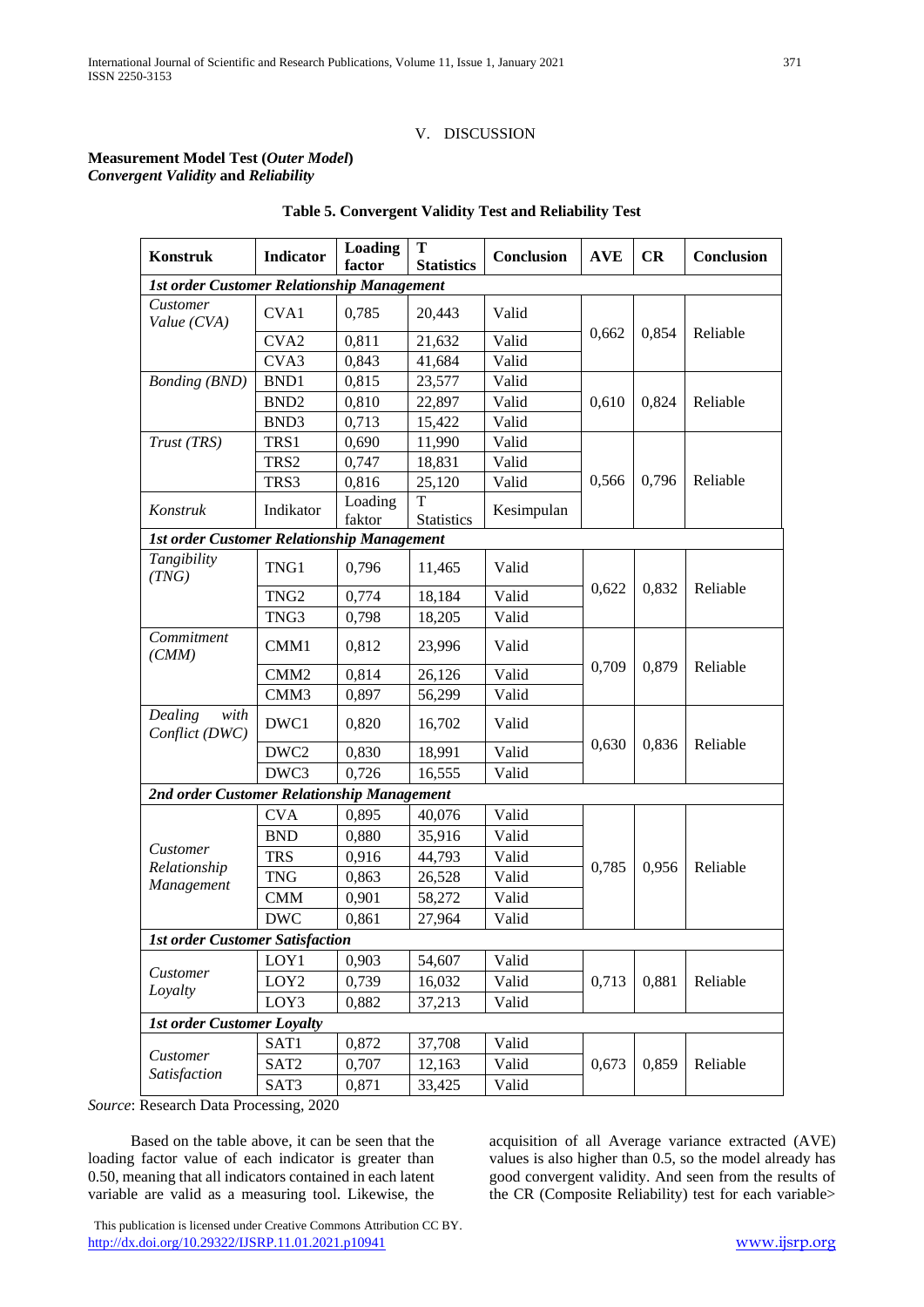0.7, it is reliable, meaning that each measuring instrument is consistent in reflecting the latent variable.

*Discriminat Validity*

|                  | <b>BND</b> | <b>CMM</b> | <b>CVA</b> | <b>DWC</b> | <b>TNG</b> | <b>TRS</b> | <b>Customer</b> | <b>Customer</b>     |
|------------------|------------|------------|------------|------------|------------|------------|-----------------|---------------------|
|                  |            |            |            |            |            |            | Loyalty         | <b>Satisfaction</b> |
| <b>BND1</b>      | 0,815      | 0,647      | 0,557      | 0,477      | 0,508      | 0,680      | 0,485           | 0,560               |
| <b>BND2</b>      | 0,810      | 0,583      | 0,604      | 0,530      | 0,616      | 0,632      | 0,413           | 0,402               |
| <b>BND3</b>      | 0,713      | 0,550      | 0,494      | 0,621      | 0,637      | 0,510      | 0,607           | 0,483               |
| CMM1             | 0,601      | 0,812      | 0,663      | 0,560      | 0,593      | 0,687      | 0,425           | 0,561               |
| CMM <sub>2</sub> | 0,635      | 0,814      | 0,581      | 0,570      | 0,594      | 0,658      | 0,553           | 0,578               |
| CMM3             | 0,685      | 0,897      | 0,657      | 0,638      | 0,657      | 0,702      | 0,599           | 0,657               |
| <b>CVA1</b>      | 0,493      | 0,537      | 0,785      | 0,519      | 0,511      | 0,631      | 0,466           | 0,534               |
| CVA <sub>2</sub> | 0,567      | 0,572      | 0,811      | 0,712      | 0,626      | 0,617      | 0,551           | 0,512               |
| CVA3             | 0,656      | 0,715      | 0,843      | 0,610      | 0,560      | 0,779      | 0,530           | 0,654               |
| DWC1             | 0,538      | 0,507      | 0,634      | 0,820      | 0,412      | 0,573      | 0,639           | 0,569               |
| DWC <sub>2</sub> | 0,577      | 0,554      | 0,671      | 0,830      | 0,622      | 0,627      | 0,519           | 0,466               |
| DWC3             | 0,534      | 0,608      | 0,490      | 0,726      | 0,628      | 0,528      | 0,492           | 0,556               |
| TNG1             | 0,604      | 0,559      | 0,549      | 0,544      | 0,796      | 0,659      | 0,463           | 0,460               |
| TNG <sub>2</sub> | 0,551      | 0,582      | 0,507      | 0,617      | 0,774      | 0,519      | 0,520           | 0,531               |
| TNG3             | 0,622      | 0,588      | 0,592      | 0,502      | 0,798      | 0,533      | 0,537           | 0,498               |
| TRS1             | 0,708      | 0,534      | 0,568      | 0,488      | 0,516      | 0,690      | 0,396           | 0,405               |
| TRS2             | 0,529      | 0,683      | 0,642      | 0,510      | 0,592      | 0,747      | 0,538           | 0,626               |
| TRS3             | 0,533      | 0,608      | 0,667      | 0,640      | 0,524      | 0,816      | 0,515           | 0,579               |
| LOY1             | 0,556      | 0,535      | 0,564      | 0,609      | 0,508      | 0,587      | 0,903           | 0,711               |
| LOY <sub>2</sub> | 0,517      | 0,487      | 0,399      | 0,510      | 0,461      | 0,401      | 0,739           | 0,538               |
| LOY3             | 0,552      | 0,562      | 0,625      | 0,627      | 0,646      | 0,621      | 0,882           | 0,702               |
| SAT1             | 0,601      | 0,652      | 0,655      | 0,592      | 0,558      | 0,626      | 0,726           | 0,872               |
| SAT <sub>2</sub> | 0,388      | 0,438      | 0,377      | 0,435      | 0,421      | 0,384      | 0,469           | 0,707               |
| SAT3             | 0,502      | 0,633      | 0,642      | 0,593      | 0,552      | 0,707      | 0,679           | 0,871               |

**Table 6. Discriminant Validity Test** *(Cross Loading)*

*Source*: Research Data Processing, 2020

 From the table above, it can be seen that all indicators have the highest correlation with the latent variables measured compared to other constructs (latent variables), so it can be concluded that the model has good discriminant validity.

Also, to cross-loading, the discriminant validity test can be tested using the Fornell lacker criterion test, namely by comparing the AVE root value with the correlation value between latent variables.

|  | Table 7. Second Order Discriminant Validity Test (Fornell Lacker Criterion) |
|--|-----------------------------------------------------------------------------|
|--|-----------------------------------------------------------------------------|

|                                        | <b>BND</b> | <b>CMM</b> | <b>CVA</b> | <b>DWC</b> | <b>TNG</b> | <b>TRS</b> | <b>Customer</b><br>Lovalty | <b>Customer</b><br><b>Satisfaction</b> |
|----------------------------------------|------------|------------|------------|------------|------------|------------|----------------------------|----------------------------------------|
| <b>BND</b>                             | 0,781      |            |            |            |            |            |                            |                                        |
| <b>CMM</b>                             | 0,761      | 0,842      |            |            |            |            |                            |                                        |
| <b>CVA</b>                             | 0.708      | 0,753      | 0,814      |            |            |            |                            |                                        |
| <b>DWC</b>                             | 0,694      | 0,701      | 0,757      | 0,794      |            |            |                            |                                        |
| <b>TNG</b>                             | 0.751      | 0.730      | 0.697      | 0.702      | 0,789      |            |                            |                                        |
| <b>TRS</b>                             | 0,780      | 0,810      | 0.834      | 0,728      | 0,724      | 0,753      |                            |                                        |
| <b>Customer</b><br>Loyalty             | 0,640      | 0,626      | 0.635      | 0.692      | 0.642      | 0,644      | 0,844                      |                                        |
| <b>Customer</b><br><b>Satisfaction</b> | 0,616      | 0,712      | 0.699      | 0,666      | 0,628      | 0.717      | 0,776                      | 0,820                                  |

*Source*: Research Data Processing, 2020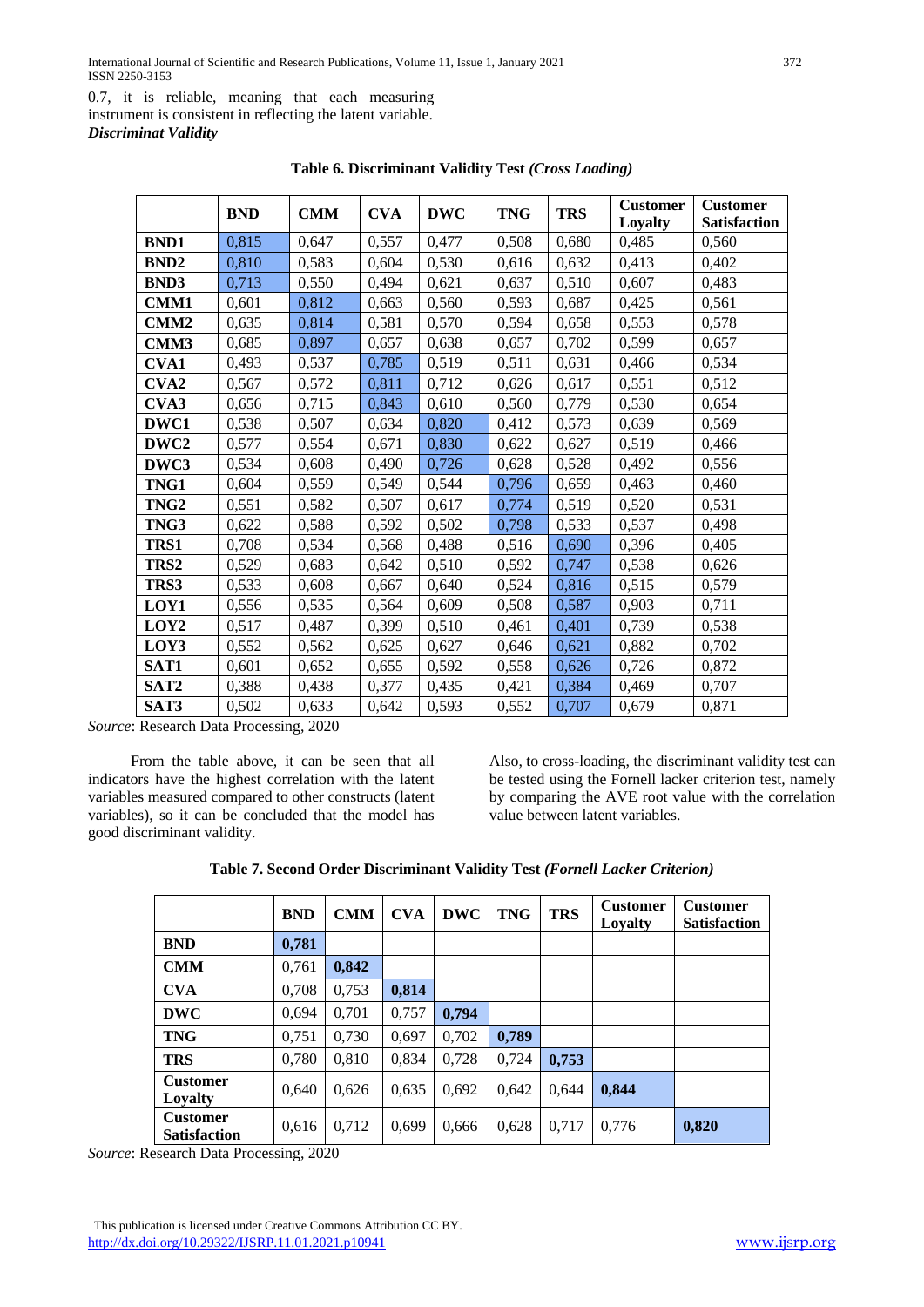From the results of the Fornell Lacker Criterion test in the table above, it can be seen that the AVE root acquisition of each construct is higher than the highest correlation of this construct with other constructs, so it can be concluded that the model has good discriminant validity.

## **Uji Model Struktural (***Inner Model***)**



**Figure 2. Diagram Jalur Full Model Struktural (Bootstraping)** *Source*: Research Data Processing, 2020

## **Uji** *R square*

**Table 8. Result of R Square**

| Hubungan                                                            | Path  | R-Square<br>Parsial | <b>Total R-</b><br>square |
|---------------------------------------------------------------------|-------|---------------------|---------------------------|
| Customer Relationship Management -><br><b>Customer Satisfaction</b> | 0.762 | ۰                   | 58.1%                     |
|                                                                     |       |                     |                           |
| Customer Relationship Management -><br><b>Customer Lovalty</b>      | 0.331 | 24,1%               | 64.8%                     |
| Customer Satisfaction -> Customer Loyalty                           | 0.524 | 40.7%               |                           |

*Source*: Research Data Processing, 2020

 Through the coefficient of determination (R-square) contained in the table above, it can be seen that Customer Satisfaction can be explained by the variability of Customer Relationship Management of 58.1% and is included in the moderate category. Meanwhile, Customer Loyalty can be explained by 64.8% by Customer Relationship Management and Customer Satisfaction variables and falls into the moderate category. Judging from the path coefficient, Customer Loyalty is more dominantly influenced by Customer Satisfaction with a path coefficient of 0.524 (40.7%), then Customer Relationship Management with a path coefficient of 0.331 (24.1%).

## **Hypothesis Testing and Discussion**

## **The Influence of Customer Relationship Management on Customer Satisfaction***.*

 The results of hypothesis testing, states that Customer Relationship Management has a significant positive effect on Customer Satisfaction at PT. Len Industri (Persero) on the National E-KTP Retail Equipment Sales of 0.762, this is in line with the research of Zakaria Ahmad (2014: 108) explaining that there is a positive influence between customer relationship management variables on customer satisfaction, namely 0.642, this value is supported by customer indicators relationship management including customer value, bonding, trust, tangibility, commitment and dealing with conflicts. In line with research conducted by Marwa Salah (2019: 15), he explains that there is a positive influence between customer relationship management and customer satisfaction of 0.73.

 According to the marketing manager of PT. Len Industri (Persero) the main program of customer relationship management activities at PT. Len Industri (Persero) on the sale of the National E-KTP retail device is to use the integrated SAP ERP Information System to help speed up the sales process because in the company not only the marketing department does the sales but there are other parts to support it such as the warehouse for storing goods, logistics to procure retail E-KTP products, the accounting department, and the finance department.

 With the SAP ERP information system, marketers gain critical business insights needed to make smart decisions, focus more on customers to drive demand and increase customer retention, and better manage marketing resources to do more. SAP ERP Key PT. Len Industri (Persero) marketing capabilities of marketing resources and brand management, campaign management, segmentation, and list management, Real-time offers management, loyalty management, E-Marketing. ERP SAP PT. Len Industri (Persero) provides a central marketing platform that enables organizations to analyze, plan, develop, and carry out all marketing activities through all customer interaction points.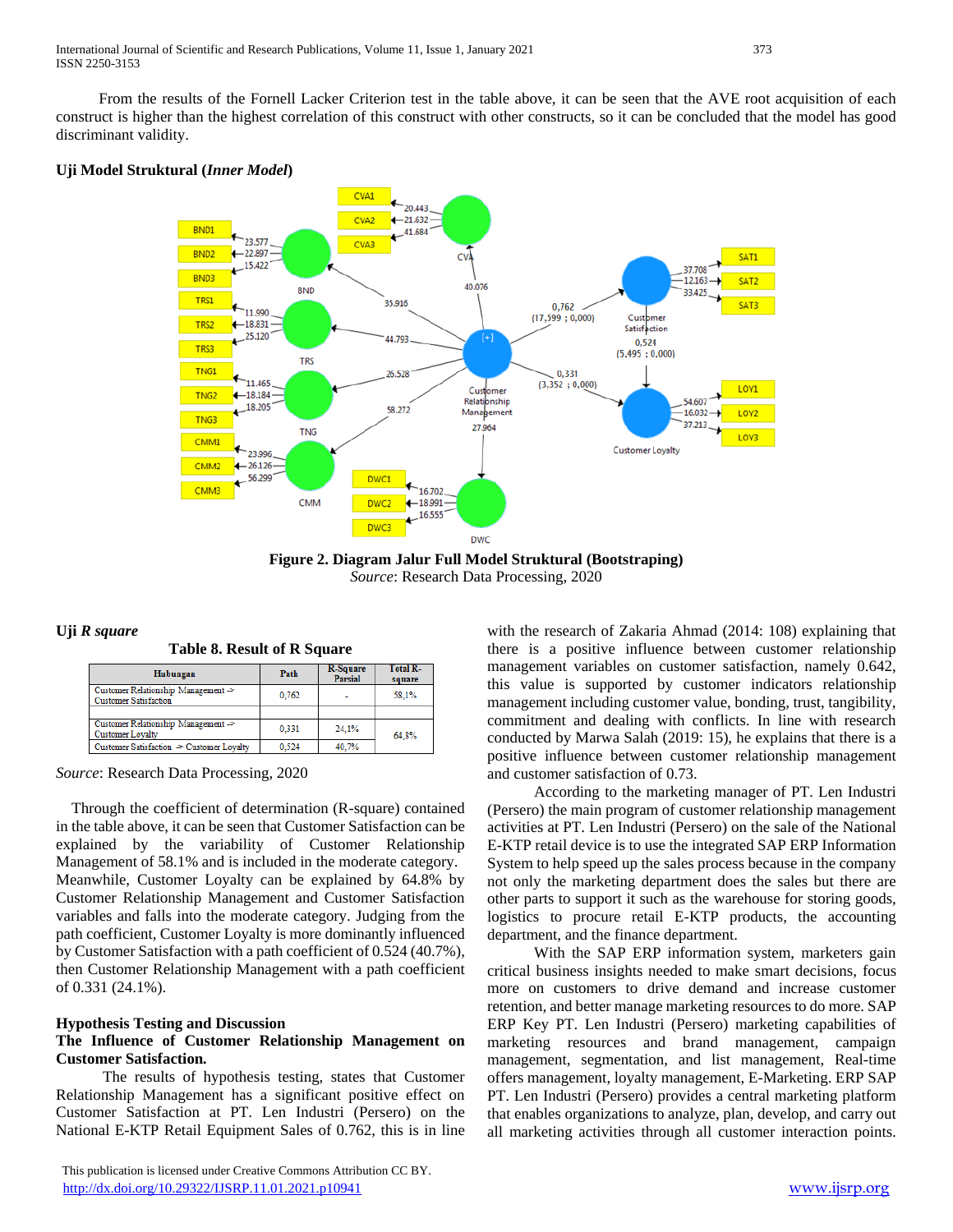ERP SAP PT. Len Industri (Persero) empowers integrated marketers with complete business insights enabling them to make smart business decisions to drive end-to-end marketing processes.

### **The Influence of Customer Satisfaction on Customer Loyalty**

 Customer Satisfaction has a significant positive effect on Customer Loyalty at PT. Len Industri (Persero) on the Sales of National E-KTP Retail Equipment with a path coefficient value of 0.524 because resellers are satisfied with the products provided by Len Industri, the products provided from Len Industri meet reseller expectations and Overall, resellers are satisfied with products from Len Industry.

 This is in line with research conducted by Mohammed Ismail (2018: 8) explaining that there is a positive and significant influence between customer satisfaction with customer loyalty of 0.826%. In line with research conducted by Olgun Kitapci (2013: 249) explains that there is a positive and significant influence between customer satisfaction with customer loyalty of 0.634.

 According to the marketing manager of PT. Len Industri (Persero) Sales products for the National E-KTP retail equipment such as printers, ribbons, films, cleaning kits, smart card readers, contact java cards, magicard printers, and magicard ribbons provided by PT. Len Industri (Persero) has met the needs and desires of customers so that resellers are satisfied based on expectations and the price to be paid. For products and prices at each distributor the same, but what differentiates between Len Industri (Persero) and other distributors is that the program provides special promotions to resellers compared to other distributors, namely free shipping facilities throughout Indonesia, this promotion becomes an attraction for resellers to make procurement.

## **The Influence of Customer Relationship Management on Customer Loyalty**

 Customer Relationship Management has a significant positive effect on Customer Loyalty at PT. Len Industri (Persero) on the Sales of National E-KTP Retail Equipment with a path coefficient value of 0.331 because resellers will buy more Len Industri products, share positive things about Len Industri, feel proud when using Len Industri products, and will recommend to others to use Len Industri products.

 This is in line with research conducted by Padmavathy (2012: 257) which explains that there is a positive and significant effect between customer relationship management on customer loyalty of 0.36. In line with research conducted by Budiono Hardjono (2007: 105) explains that there is a positive and significant influence between customer satisfaction with customer loyalty of 0.237.

 Customer loyalty is an important thing that must be maintained by the company for the sustainability of the company and can increase good relations between service providers and their customers. Loyal customers will benefit the company because loyal customers can indirectly contribute to introducing the products or services they have felt to their family or colleagues. Loyal customers will always use products or services from that company and are reluctant to use products from other companies. **The Influence of Customer Relationship Management on Customer Loyalty mediated by Customer Satisfaction**

Customer Relationship Management positively has a significant effect on Customer Loyalty mediated by Customer Satisfaction on National E-KTP Retail Equipment Sales, the indirect effect path coefficient value is 0.400. This is in line with research conducted by Eric Mang'unyi (2017: 111) explaining that Customer Relationship Management positively has a significant effect on Customer Loyalty mediated by Customer Satisfaction. In line with research conducted by Munyaradzi Nyadzayo (2016: 266) explains that there is a positive and significant influence between customer satisfaction on customer loyalty. It can be concluded that based on the above research, the customer relationship management variable has a significant positive effect on customer loyalty at PT. Len Industri (Persero) on Sales of National E-KTP Retail Equipment due to customer value, bonding, trust, tangibility, commitment and dealing with conflict and feeling satisfied with the products provided by Len Industri, the products provided from Len Industri meet resellers' expectations and Overall, resellers are satisfied with the products from Len Industri. And resellers will buy more Len Industri products, share positive things about Len Industri, feel proud when using Len Industri products, and will recommend to others to use Len Industri products.

## VI. CONCLUSIONS AND RECOMMENDATION

## **CONCLUSIONS**

 From the results of research processing and data processing presented in the previous chapter, the following conclusions were obtained:

- 1. Based on the results of descriptive testing, it shows that respondents' perceptions of the Customer Relationship Management variable fall into the category. Then the respondent's assessment of the Customer Satisfaction variable is also in the good (high) category. Likewise, the respondent's perception of the Customer Loyalty variable is also in the good (high) category.
- 2. Based on the results of hypothesis testing, it shows that Customer Relationship Management has a significant positive effect on Customer Satisfaction in the National E-KTP Retail Equipment Sales.
- 3. Based on the results of hypothesis testing, it shows that Customer Satisfaction has a significant positive effect on Customer Loyalty in the National E-KTP Retail Equipment Sales.
- 4. Based on the results of hypothesis testing, it shows that Customer Relationship Management has a significant positive effect on Customer Loyalty in the National E-KTP Retail Equipment Sales.
- 5. Based on the results of mediation testing, it shows that Customer Relationship Management has a significant positive effect on Customer Loyalty mediated by Customer Satisfaction on the Sales of National E-KTP Retail Equipment.

#### **RECOMMENDATION**

 After the researcher processed the data, analyzed the results of the data processing, then concluded the results of the research which were then compiled. There are several suggestions/suggestions that can be taken into consideration for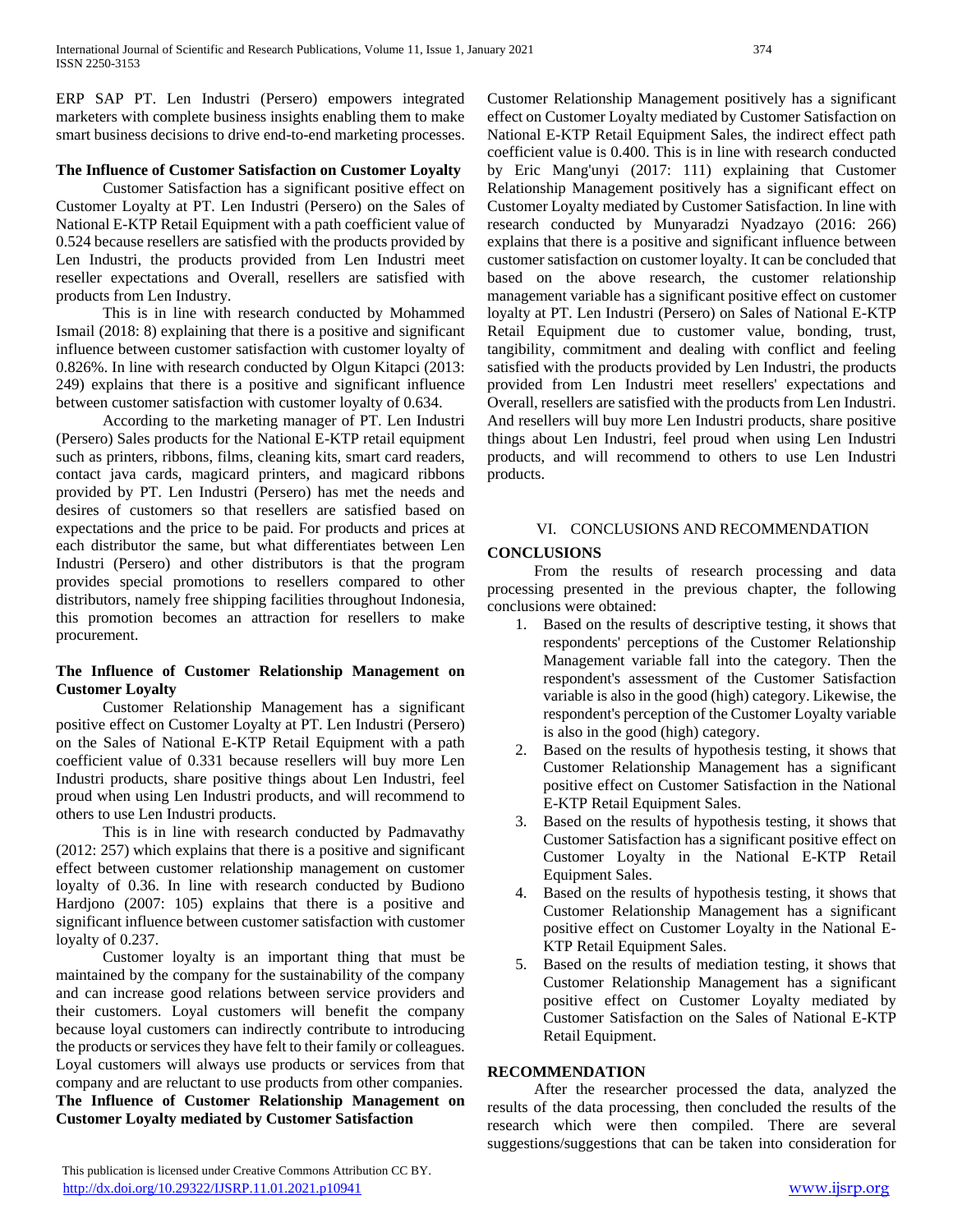companies in carrying out business processes, related to Customer Relationship Management, Customer Satisfaction, and Customer Loyalty (Case Studies on the Sales of National E-KTP Retail Devices), as well as for further researchers related to customers. B2B as follows:

#### **For Companies**

- a. From the results of this study, it is known that the Customer Relationship Management which has the highest value in the sales process of the National E-KTP retail equipment at PT. Len Industri (Persero) especially the Commitment indicator. Commitment is obtained because Len Industri continues to increase keeping commitments to customers because of the sacrifices made by sellers and buyers to always maintain relationships, increasing this commitment, such as product delivery being delivered on time according to reseller requests and timely delivery of incentives to resellers The lowest indicator in Customer Relationship Management is Tangibility, which is the appearance of Len Industri retail sales using office uniforms, therefore a suggestion for PT. Len Industri (Persero) to continue to foster a culture of wearing office uniforms during his service period, to design good and attractive office uniforms so that account managers feel proud to use office uniforms, and change office uniform designs once a year. Uniform is a set of clothing and attributes used by employees to support activities. Uniforms as a distinguishing identity between one company and another, increase the impression of professionalism that provides a positive image at work and a means of promoting company branding.
- b. In this study, Customer Loyalty is the variable that has the lowest value. I share positive things about Len Industri with other companies, therefore suggestions for PT. Len Industri (Persero) must consistently improve outstanding service to resellers, increase PKS (Cooperation Agreement) facilities that promise resellers can process payments back 60 days from Purchase Order, create events as a form of company appreciation to customers such as Len Gathering, improve facilities Free shipping for resellers, Mention customers on the website or social media on certain occasions, for example, congratulations on opening new branches or company birthdays, and providing special discounts for priority customers, make sure to make targeted discounts by looking at customer scores according to the company.

#### **For Further Researchers**

 This research is also not perfect, meaning that it still has limitations, namely only 152 respondents who are represented by managerial, supervisors and officers, this can be an opportunity for further researchers to carry out wider research to obtain effective and optimal results, related to these limitations. can be given for further research are:

a. The next researcher can add the number of samples and the research population not only specifically for the distributor company PT. Len Industri (Persero) but added with other distributors such as RIS and PNRI (Persero).

 This publication is licensed under Creative Commons Attribution CC BY. <http://dx.doi.org/10.29322/IJSRP.11.01.2021.p10941> [www.ijsrp.org](http://ijsrp.org/)

- b. The next researcher is expected to be able to analyze factors related to increasing customer loyalty, such as the frequency of spending, usage period and age restrictions at PT. Len Industri (Persero) a case study on the low sales of National E-KTP retail equipment.
- c. Further researchers can extend the research period in order to obtain better and more accurate research results.

#### **REFERENCES**

- [1] Akdon, Riduwan. (2007). Rumus dan Data dalam Aplikasi Statistika. Bandung: Alfabeta.
- [2] Alma, Buchari. (2016). Manajemen Pemasaran dan Pemasaran Jasa. Bandung: Alfabeta.
- [3] Alma, Buchari. (2018). Manajemen Pemasaran & Pemasaran Jasa. Bandung: Alfabeta.
- [4] Arikunto, Suharsimi. (2012). Prosedur Penelitian Suatu Pendekatan Praktek. Jakarta: Rineka Cipta.
- [5] Arikunto, Suharsimi. (2012). Prosedur Penelitian. Jakarta: Rineka Cipta.
- [6] Eka Pratama, I Putu A. (2019). Customer Relationship Management (CRM) Teori dan Praktek Berbasis Open Source. Bandung: Informatika.
- [7] Ghozali, Imam. (2016). Aplikasi Analisis Multivariete dengan Program IBM SPSS 23 (Edisi 8). Cetakan ke VIII. Semarang: Universitas Diponegoro.
- [8] Hair, Jr et al. (2010). Multivariate Data Analysis (7th ed). United States: Pearson.
- [9] Hang Suryanto, Mikael. (2017). Metode Riset & Analisis Saluran Distribusi Model dan Pengukuran Kepuasan Pelanggan Saluran Distribusi. Jakarta: Grasindo.
- [10] Hartono, Jogiyanto. (2011). Metodologi Penelitian Bisnis: Salah Kaprah dan Pengalaman-pengalaman. Yogyakarta: BPFE.
- [11] Hery, 2019. Manajemen Kinerja. Jakarta: Grasindo.
- [12] Hurriyanti, Ratih. (2015). Bauran Pemasaran dan Loyalitas Konsumen. Bandung: Alfabeta.
- [13] Husein, Umar. (2009). Metode Penelitian untuk Skripsi dan Tesis Bisnis. Jakarta: Rajawali Persada.
- [14] Indrawati, 2015. Metode Penelitian Manajemen dan Bisnis Konvergensi Teknologi Komunikasi dan Informasi. Bandung: Refika Aditama.
- [15] JÖreskog, K.G & SÖrbom, D.(1993). Lisrel 8: Struktural Equation Modelling with the SIMPLIS command language. Chicago: SSI Inc.
- [16] Kotler, Philip and Armstrong, Gary. (2015). Marketing an Introduction Prentice Hall twelfth Edition. England : Pearson Education, Inc.
- [17] Kotler, Philip and Armstrong, Gary. (2018). Principles of Marketing. Australia: Pearson Australia Group.
- [18] Kotler, Philip and Kevin Lane Keller, 2016. Marketing Managemen, 15th Edition. England : Pearson Education, Inc.
- [19] Malau, Harman. (2018). Manajemen Pemasaran Teori dan Aplikasi Pemasaran Era Tradisional Sampai Era Modernisasi Global. Bandung: Alfabeta.
- [20] Sanusi, Anwar. (2011). Metode Penelitian Bisnis. Jakarta: Salemba Empat.
- [21] Sekaran, Uma dan Roger Bougie. (2010). Edisi 5, Research Method For Business: A Skill Building Approach. Newyork: John Wiley @Sons.
- [22] Sudaryono. (2016). Manajemen Pemasaran Teori & Implementasi. Yogyakarta: Andi.
- [23] Sugiyono. (2019). Metode Penelitian Kuantitatif Kualitatif dan R&D. Bandung: Alfabeta.
- [24] Sukestiyarno. (2014). Statistika Dasar. Yogyakarta: Andi Offset.
- [25] Tjiptono, Fandy dan Diana, Anastasia. (2015). Pelanggan Puas? Tak Cukup. Yogyakarta: Andi.
- [26] Tjiptono, Fandy dan Gregorius, Chandra. (2016). Service, Quality & Satisfaction. Yogyakarta: Andi.
- [27] Tjiptono, Fandy dan Gregorius, Chandra. (2017). Pemasaran Strategik Mengupas Pemasaran Strategik, Branding, Customer Satisfaction, Strategi Kompetitif, hingga e-Marketing. Yogyakarta: Andi.
- [28] Tjiptono, Fandy. (2014). Pemasaran Jasa (Prinsip, Penerapan, Penelitian). Yogyakarta: Andi.